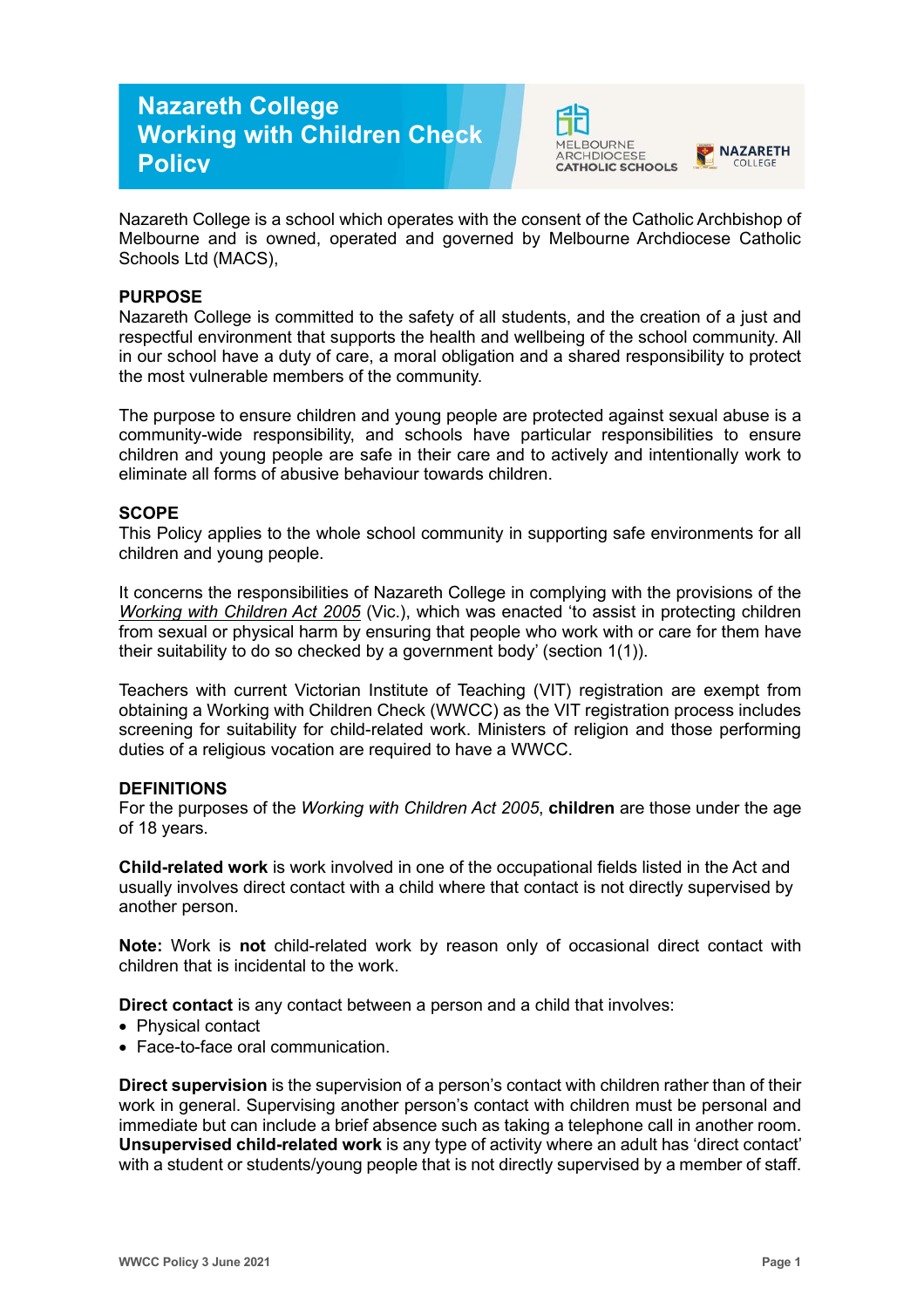**Victorian Institute of Teaching** (VIT) is the registration body for teachers in Victoria.

**Working with Children Check** (WWCC) is required by persons doing child-related work in Victoria as paid workers or volunteers, where that work is not directly supervised by someone with an appropriate check. A WWCC is not required by teachers who hold current VIT registration.

## **PRINCIPLES**

The following principles underpin our commitment to child safety within our school:

- All students deserve, as a fundamental right, safety and protection from all forms of abuse and neglect
- A safe environment is required to protect children and young people from harm and to prevent staff or other adults from abusing their position of authority and trust
- Our school's commitment to the protection of children is embedded in the culture of our school, and our individual and collective responsibility to take action is understood and accepted
- Each child and young person's ongoing safety and wellbeing must be the primary focus of all decision-making.

At Nazareth College, the leadership, teachers, and all staff must be fully self-aware of, and comply with their professional obligations and responsibilities with regard to the protection of children.

#### **POLICY**

Nazareth College will ensure that a current WWCC is held by all persons involved at the school who are required to do so. The school will maintain an accurate and up to date WWCC and VIT register for teachers, clergy, other staff, contractors and volunteers. This duty is allocated to the administration team.

Each year, all staff are made aware of the school's procedures for volunteers, contractors and other persons, including the need for prior approval of such work by the designated member of the school's leadership team.

#### **WHO REQUIRES A WWCC?**

Only people doing child-related work (and who aren't otherwise exempt under the Act) need a WWCC. This applies to both paid and volunteer workers. Not everyone who has contact with children needs a WWCC. More information about the occupations requiring a WWCC is included in the [list of occupational fields.](https://www.workingwithchildren.vic.gov.au/about-the-check/resources/list-of-occupational-fields)

A WWCC is required:

- By adults engaged in child-related work within the meaning of the Act, which includes engaging in voluntary work and providing practical training as well as paid employment
- If the work usually involves direct contact with a child or children
- When the contact with children is not occasional direct contact and is not incidental to the work
- For clergy and those performing duties of a religious vocation, including the parish priest, who must show the Principal or delegate their current WWCC
- By volunteers, including members of the school's advisory committees or boards, and those involved in practical training, such as student teachers.

School staff are responsible for obtaining their own WWCC; however, our school must ensure that valid checks are held by all those requiring one by maintaining a current and up to date WWCC register. The currency of WWCCs by all staff is monitored by a staff member